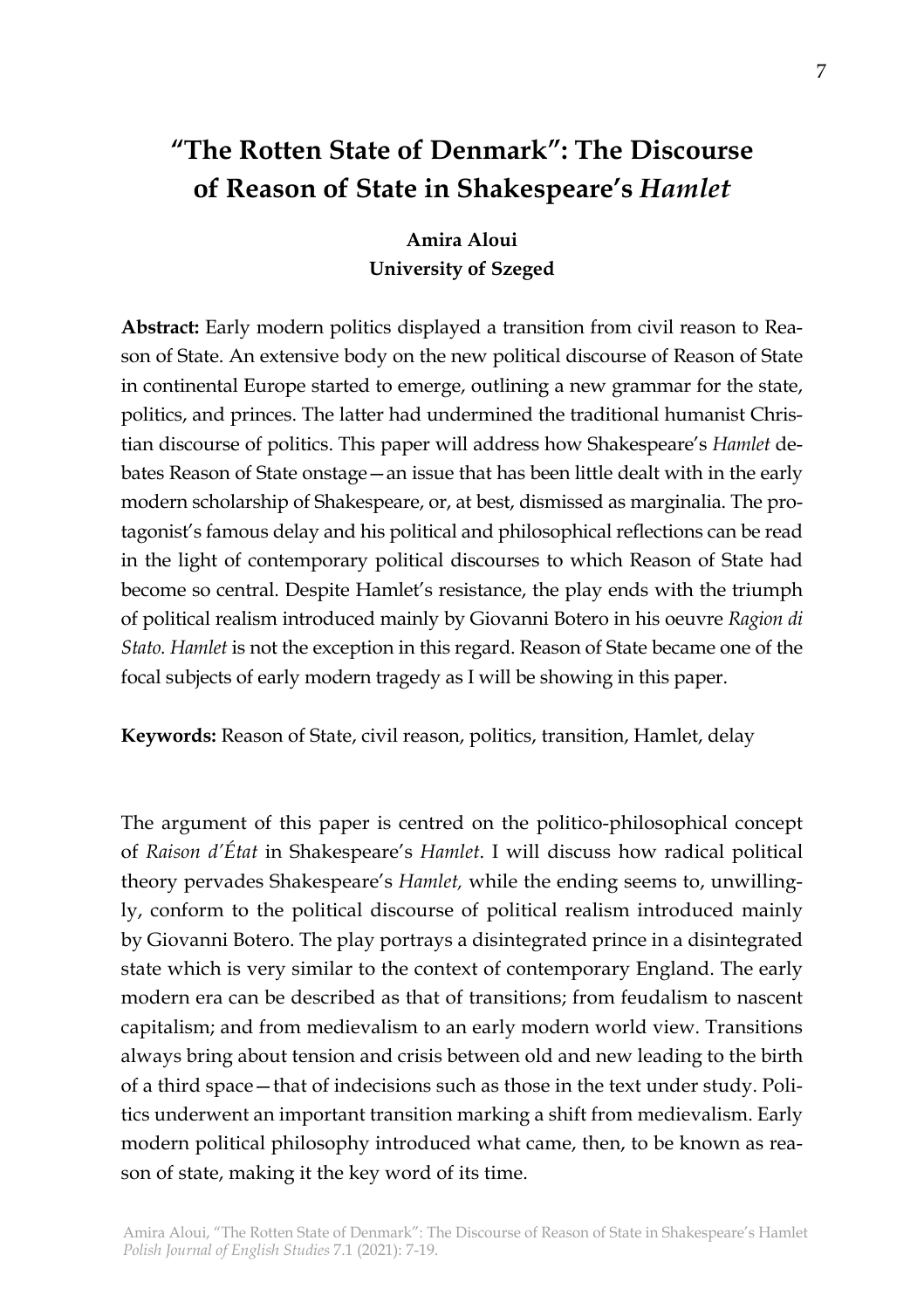My primary goal in this paper is to address not only representations and negotiations of Reason of State onstage but to emphasize how central it is to the understanding of early modern texts, that have not been widely dealt with in the early modern scholarship of Shakespeare, or, at best, dismissed as marginalia. Reason of State is central to the sixteenth-century political philosophy in continental Europe. An extensive body of political literature on ways to govern, rule, and discipline started to emerge under the rubric *Raison d'État* which ended with or rather led to what was later known as Contractarianism. Different editions, translations, and circulation of pamphlets and political manifestos on this new political theory provide a solid ground to further understand it as I will be showing in this paper. However, as Peter Burke argues, "for the colouring we have to turn elsewhere, to the arts, and especially to the drama," (Burke 2008, 488) and that it would be "scarcely an exaggeration to claim that the true subject of these plays is reason of state" (Burke 2008, 488). The term reason of state is, nonetheless, problematic to some extent. In this paper, I will be drawing an identikit picture (Burke 2008, 481) of the theory and then turn to Shakespeare's *Hamlet* to show how the stage appropriates and represents it.

## **Early modern Political Thought: Reason of State**

Reason of state was the key word of sixteenth-century continental politics. Early modern political philosophers developed a new conception of politics that broke with the early humanist understanding of politics based on the Ciceronian-Aristotelian moral framework. Reason of State came to eclipse the long-established tradition of civil reason. Protagonists of the new theory brought radical innovations that mainly freed politics from the looming moral and ethical aspect and presented, instead, new political dogmas or reflections including, *inter alia*, utility or the *uso* dictum and the authorization of cruelty for instance for, presumably, the common good. However, reason of state did not succeed at totally breaking with the humanist political framework that preceded it. Transition, in this regard, would be the right term to use to describe the move or shift from civil reason to reason of state as I will be showing in this paper.

Before moving further, it is necessary to define the term "Reason of State" in both historiography and as its contemporaries defined it. Reason of state was *de rigueur* in sixteenth- and seventeenth-centuries political philosophy in Europe,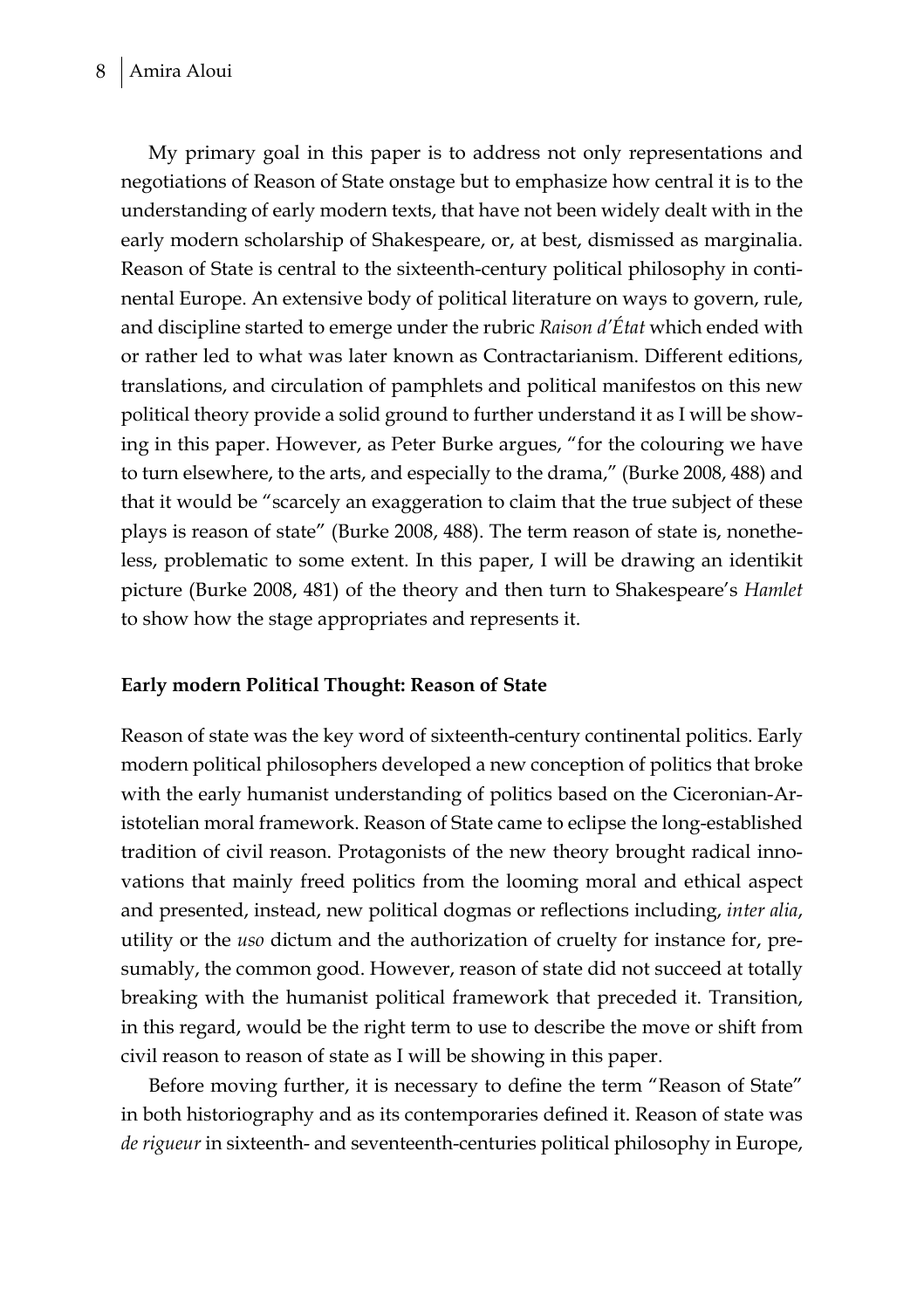or at least in Italy, Spain, England, and France. The idea of the state started to occupy the thought of political theorists, philosophers, princes, and playwrights, leading to the emergence of an extensive body of political literature on the state, its reason, secrets or in the language of reason of state theorists, *arcana imperii* outlining a new grammar for politics and ways to govern. It is no surprise that in the age of absolute monarchs, reason of state became so central to political thought. The political lexicon started to change. A new political language started to emerge as Quentin Skinner shows:

The clearest sign that a society has entered into the self-conscious possession of a new concept is, I take it, that a new vocabulary comes to be generated, in terms of which the concept is then articulated and discussed. So I treat it as a decisive confirmation of my central thesis that by the end of the sixteenth century, at least in England or France, we find the words "State" and l'État beginning to be used for the first time in their modern sense. (Skinner 1987, x)

An analysis of historical semantics, instead of simply history, becomes necessary as Skinner argues. This new vocabulary started to enter not only the political language spoken in courts, but also, the one spoken by commoners. Andras Kiséry in *Hamlet's Moment* discusses how reason of state, a recent politico-philosophical concept, was then discussed at taverns and coffee houses, emblematic of the public sphere. The latter became involved in the "culture of news, as a setting for an often raucous and scandalous discussion of the secrets of politics, of the reason of state" (Kiséry 2016, 13). Giovanni Botero, the first theorist to use the locution reason of state in his *Ragion di Stato*, defines it in simple terms:

State is a stable ruler over a people and Reason of State is the knowledge of the means by which such a dominion may be founded, preserved and extended. Yet, although in the widest sense the term includes all these, it is concerned most nearly with extension than with foundation; for Reason of State assumes a ruler and a State (the one as artificer, the other as his material) whereas they are not assumed—indeed they are preceded—by foundation entirely and in part by extension. (Botero 1956, 3)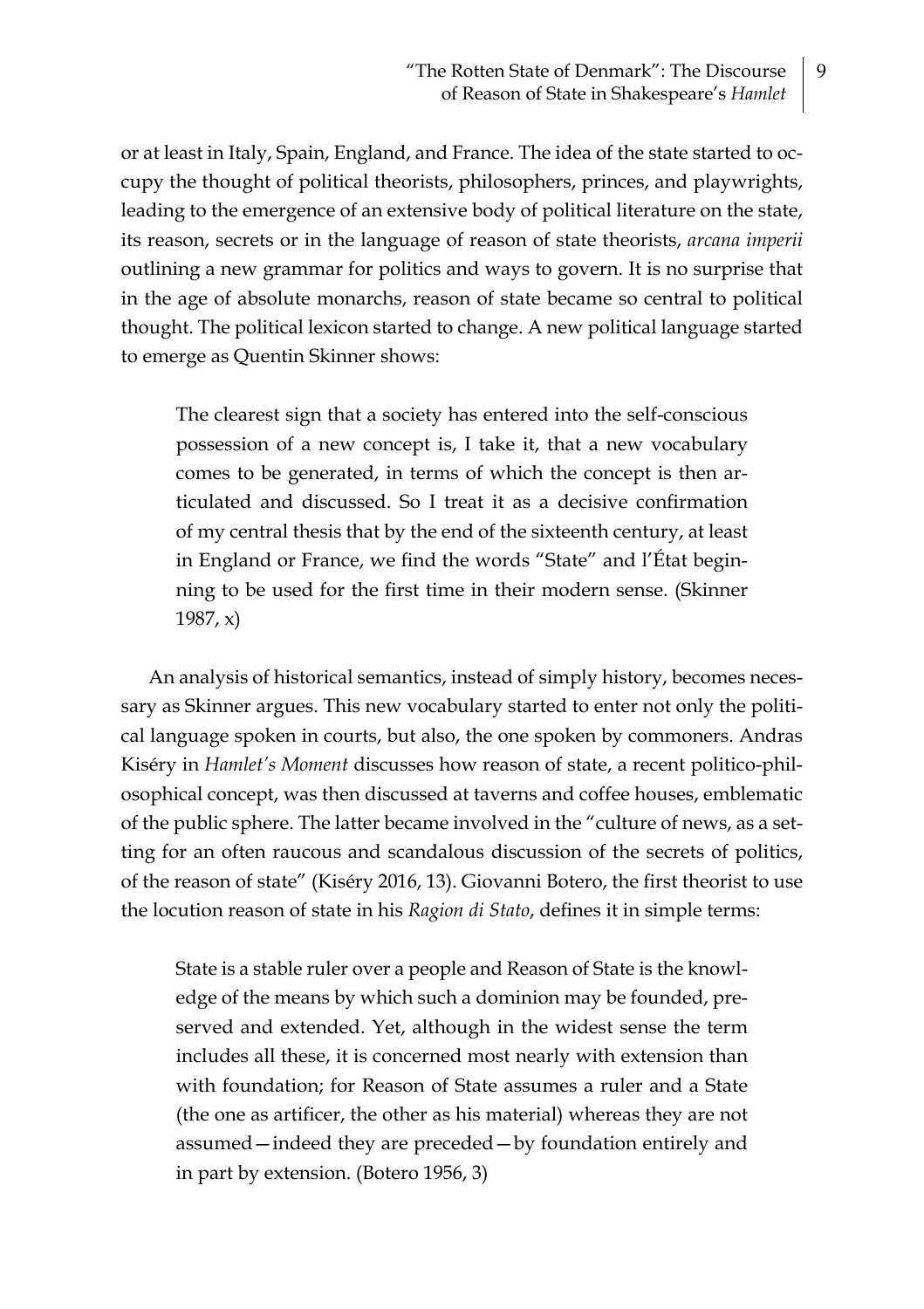Despite its nuanced nature, Botero's definition of the term is tenable by all contemporaries. Reason of State in simple terms, hence, can be defined as the preservation of the state. Many early modern theorists of the concept include first and foremost Niccolò Machiavelli, Justus Lipsius, Francesco Guicciardini, Michel de Montaigne, Jean Bodin, and George Buchanan. However, they did not write on Reason of State *ex nihilo*. They relied on writings of classical authors including mainly Cornelius Tacitus, inspiring, hence, the rise of early modern Tacitism. Reason of state can be, *grosso modo*, defined as the means rulers employ so as to preserve the state, to put it in a very neutral way. The state, in this regard, becomes the highest of all goods.

Reviving the works and philosophy of Cornelius Tacitus marks a shift from the Ciceronian-Aristotelian understanding of politics. The pre-Reason of State discourse, *viz*. the humanist Christian discourse refers to the art of governing that is based on justice, equality, and the rules of nature. The ruler should always act as a good Christian prince, even at the expense of the common good of the state, the people, or the realm. In Ciceronian political philosophy, law is not a human creation, but rather, derives its origin from nature and is based on the principle of equity. Tacitism is very relevant to the politics of sixteenth- and seventeenth-centuries England. During the age of absolute monarchs, Ciceronian politics could no longer be a reference, and, hence, the Tacitean alternative. Francesco Guicciardini, one of the proponents of Reason of State in its most radical forms, argues in his *Maxims and Reflections* that monarchs or rulers in general can read in Cornelius Tacitus the last conversations of the dying Augustus with Tiberius<sup>1</sup> if they want to know how tyrants think (Guicciardini 1965, 44). Tacitus' works are revived and presented as the ideal guidelines for princes on how to rule. However, it is important to note that Tacitism does not refer to the works of Tacitus *per se.* Rather, it refers to, as Ferenc Hörcher puts it, the early modern late humanist intellectual "fashion." Tacitus' name is used as an argument for authority or to replace the ominous word "Machiavellianism" (Hörcher 2021, 196). The works of theorists of Reason of State appropriated Tacitism to a certain extent.

In order to dissect the political "genre" contemporary to Shakespeare's *Hamlet*, it is worth discussing its poetics. Theorists started to collect advice for rulers,

<sup>1</sup> "If You want to know what the thoughts of tyrants are, read in Cornelius Tacitus the last conversations of the dying Augustus with Tiberius" and that Tacitus "teaches those who live under tyrants how to live and act prudently; just as he teaches tyrants ways to secure their tyranny" (Guicciardini 1965, 44; 45).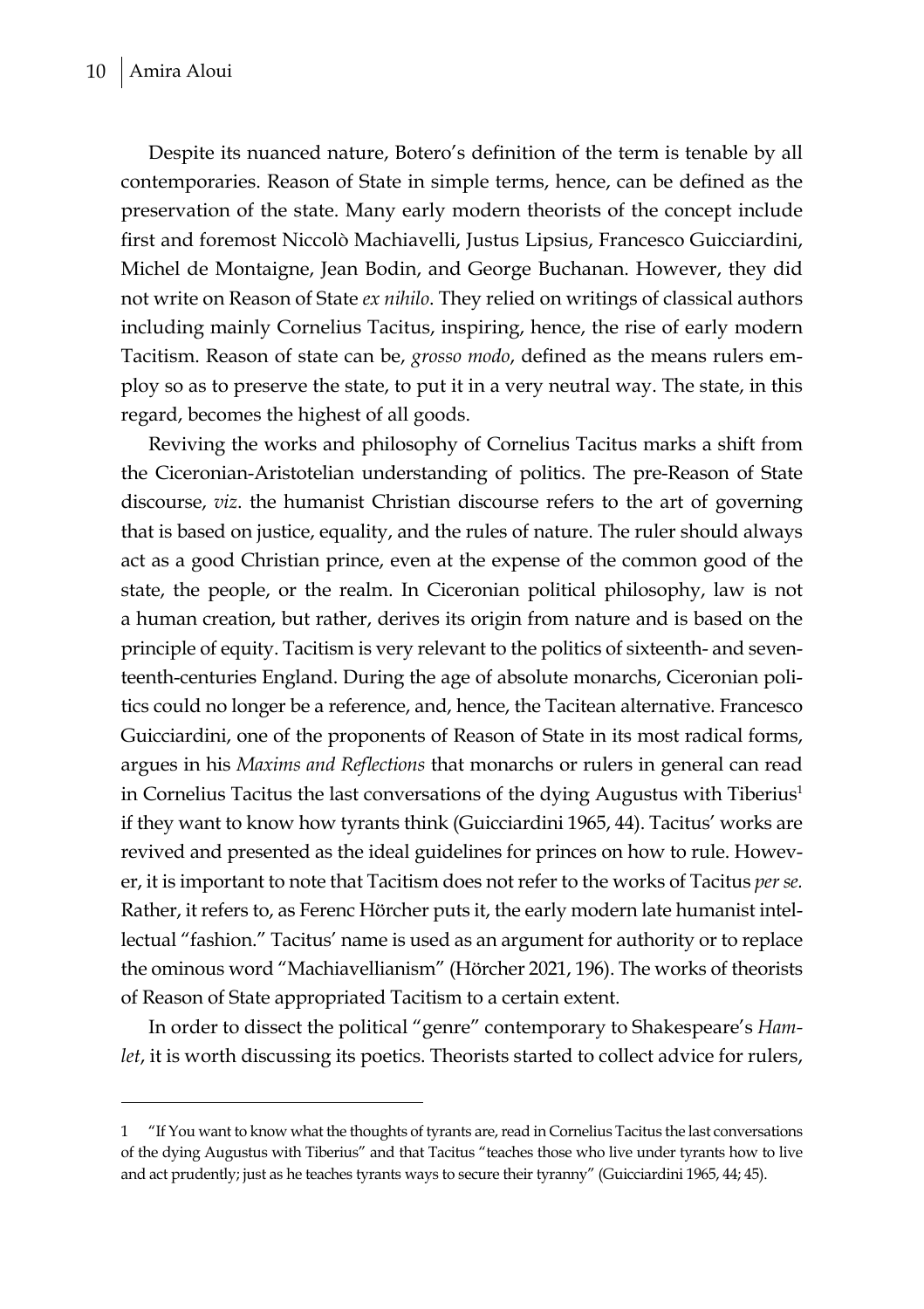and, hence, the generic name "advice-for-rulers." These reflections on Reason of State came in the form of lapidary reflections of what was, then, known as *Furstenspiegel,* meaning advice to a ruler. It can, also, be translated as mirror for princes—a metaphor that has been employed in the play-within-play in *Hamlet* that I will return to later. These *Furstenspiegel* came in the form of essays, by Montaigne, who introduced the essay genre, and Bacon, who re-appropriated it later, *ricordi* or observations, maxims, or reflections, or books dedicated to princes and rulers as in Lipsius, Bodin, and Guicciardini, or dialogues à la Aristotle as in George Buchanan's *De Jure Regni Apud Scotos; A Dialogue Concerning the Rights of the Crown in Scotland*.

However, it would be wrong to assume that Reason of State is one homogeneous theory, whereby all theorists tended to produce similar ideas. Reason of state, as I have pointed out, is a radical political theory in the sense that it broke with the ideals of civil reason and the Ciceronian-Aristotelian framework. However, theorists of the state and its reason have disagreed on various issues including forms and types of government. These disagreements are not minor. Guicciardini and Lipsius may have, for instance, perpetuated Tacitism and absolutism. Other theorists including Giovanni Botero denounced the latter:

Among the things that I have observed, I have been greatly astonished to find reason of state a constant subject of discussion and to hear the opinions of Niccolô Machiavelli and Cornelius Tacitus frequently quoted: the former for his precepts relating to the rule and governments of peoples, the latter for his live description of the arts employed by the Emperor Tiberius in acquiring and retaining the imperial title of Rome… I was amazed that so impious an author and so wicked a tyrant should be held in such esteem that they are thought to provide ideal examples of the methods by which states be governed and administered; and I was moved to indignation rather amazement to find that this barbarous mode of government had won such acceptance. (Botero 1956, xiii)

Botero does not reject Reason of State altogether. Rather, he tries to revise it within the Christian Humanist context. Maurizo Viroli eloquently articulates the complexity of the theory by asking the question "which reason is reason of state" (Viroli 1998, 67). By posing the question, Viroli mainly refers to the di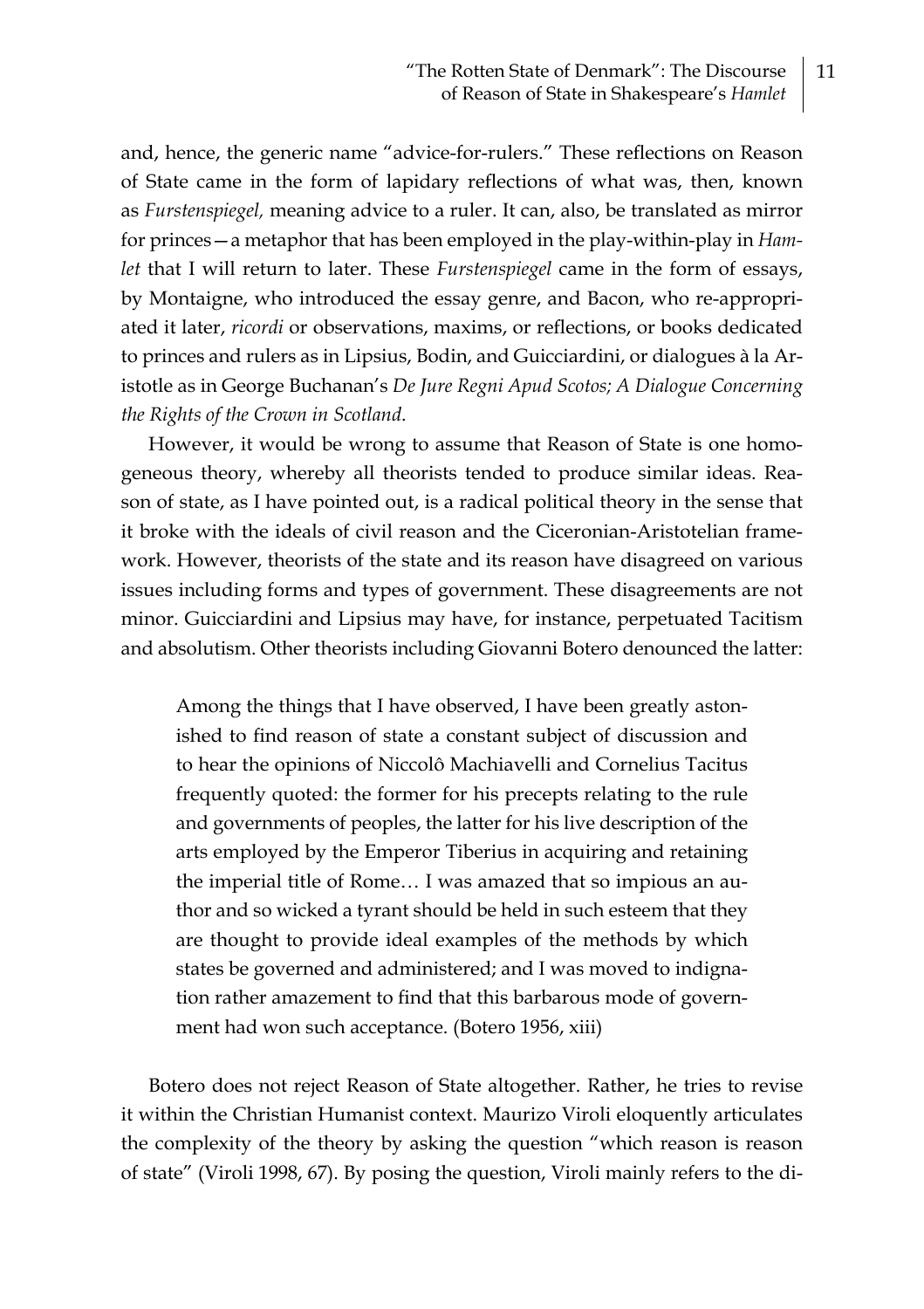chotomy of Reason of State versus civil reason and concludes by problematizing the shift even further when asking whether Reason of State is a degeneration from politics of the ancients or a progressive transition that frees political science from the tyranny of moralism (Viroli 1998, 73). He adds:

If we go back to the question that I raised at the outset of this paper, namely why political philosophers constructed and put into use the locution 'ragione di state', we can answer that they did it because they needed a new concept of reason apt to excuse derogations from moral and civil law imposed by the necessity to preserve or expand states understood as *dominions…* It marked the beginnings of what has been aptly called 'the politics of the modems' as opposed to 'the politics of the ancients', that is the view that politics is simply the art of pursuing, securing, expanding power, not, as the ancients and their naive humanist followers seemed (or pretended) to believe, the art of founding and preserving a republic. Whether the transition from the former to the latter conception of politics should be regarded as an intellectual progress or as a decay is a highly contested matter, but it cannot be denied that the transition, did indeed take place; and it began when those two words, reason and state were put together. (Viroli 1998, 73)

I would like to address the question differently by pointing to the heterogeneity of the theory of Reason of State *per se*. The first innovation theorists of Reason of State introduced is "freeing" the political discourse from its moral and ethical aspects. Whether the shift is seen as progressive or regressive haunts the protagonist of the play who resists it altogether. Morality is, instead, replaced with new dicta including the principle of utility. The harsh proponents of the latter are Machiavelli, Francesco Guicciardini, Justus Lipsius, and to some extent Jean Bodin. Giovannni Botero, on the other hand, tried to redirect the discourse of Reason of State to its Christian and humanist roots. Political realism was introduced by Giovanni Botero who re-situated the new political language in a traditional framework to which the play under study subscribes to despite the radical, almost anarchical, and philosophical reflections of its protagonist. *Hamlet* advances radical and almost anarchic views, which reverberate with radical theories of tyrannicide contemporary to the play, particularly that of George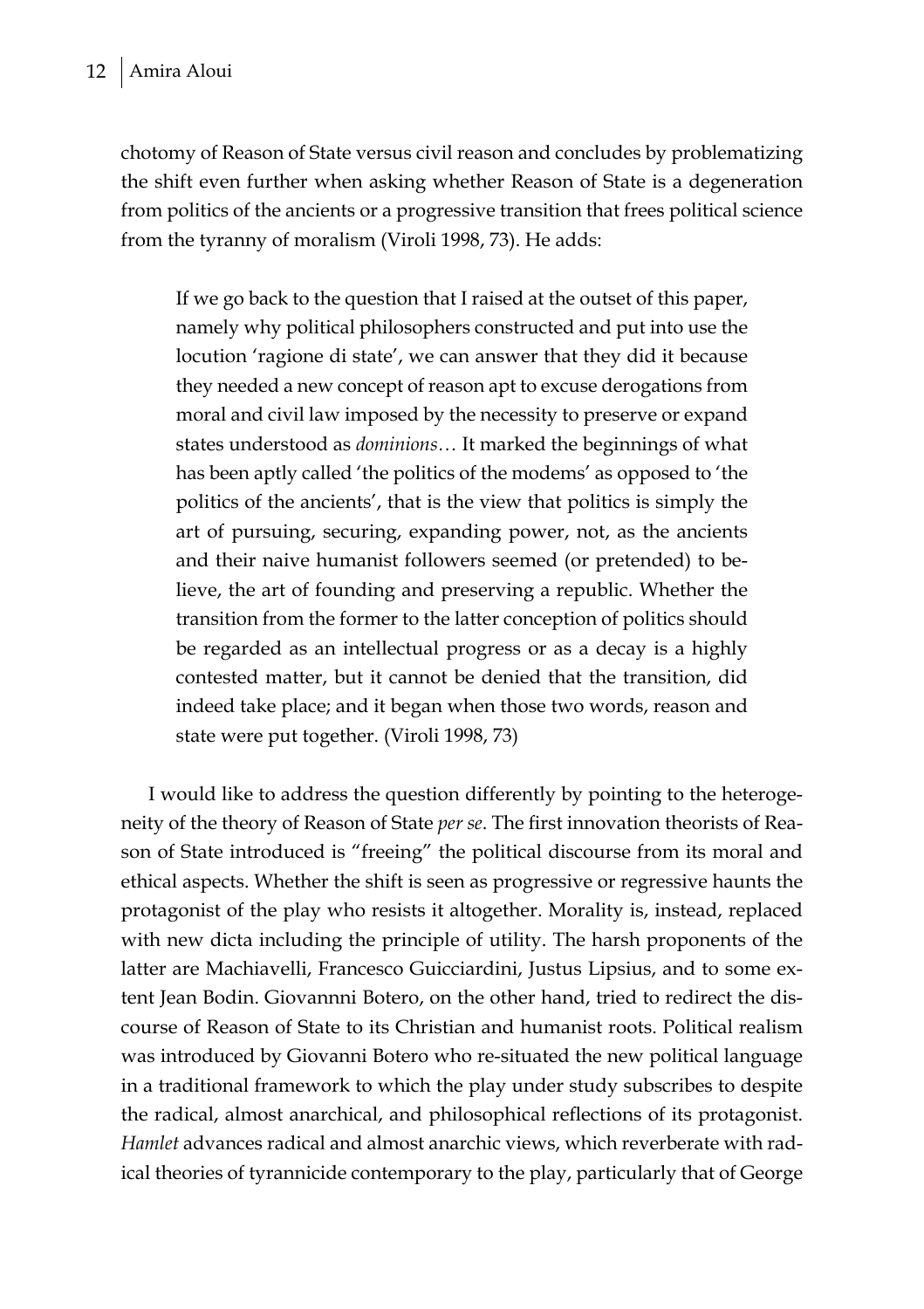Buchanan, on the state and its reason, while rejecting the rigid discourse of Reason of State à la Guicciardini. The ending, however, offers the moderate alternative of Giovanni Botero, that of political realism. The play does not exalt the discourse of political realism as such but offers it as an unescapable fate, mourning or, rather, the realization of the loss of liberties first enjoyed by men in their a-political state and later theorized later by Contractarianism. According to the Reason of State discourse, the state or ruler sees the citizens as conquered enemies and not equal citizens with rights. George Buchanan denounces the discourse of Reason of State altogether and provides instead new theories that see the ruler and subjects as equals before the law. Even further, Buchanan insists that the law, and, hence, both the state and the ruler, derive their legitimacy from the people. In the next part, I will be arguing how the play does not subscribe to the political discourse of Reason of State. It offers, instead, the theories negotiated by Buchanan as ideal to finally submit, involuntarily, to the more moderate politico-philosophical discourse of Giovanni Botero that brings the two discourses together and revises the theory of Reason of State.

#### **Princes and Reason of State**

Giovanni Botero argues that preservation of the state depends on the tranquillity and peace of its subjects (Botero 1956, 12), an element that seems to be completely absent in the state of Denmark. The play opens with a sense of unrest with Bernardo's, one of the guards, famous line "who's there?" (Shakespeare 2019, I. 1. 1) to which he later replies "Long live the King" (Shakespeare 2019, I. 1. 3). The play sets the tone for the context of Reason of State in its opening lines. It is no coincidence that the first scene starts with guards whose job is literally to guard and *preserve* the state. However, the sense of tranquillity is absent from the very beginning of the play. The ghost of the dead king, emblematizing the past, comes back to haunt the citizens and the son Hamlet who according to the *lex terrae* law is supposed to inherit the throne. After the probable *coup d'État*  attempted by the new king Claudius and his father's death followed by feasts and wedding celebrations, the artificial festivity in the court leads to intensifying the state of denial and indecisiveness of its protagonist. The play introduces three princes and neither of them succeeds in preserving the state. Hamlet the father in the first scene, is described as the chivalrous ruler who rather relies on the power of arms and sword. The ghost of the dead king inspires "fear and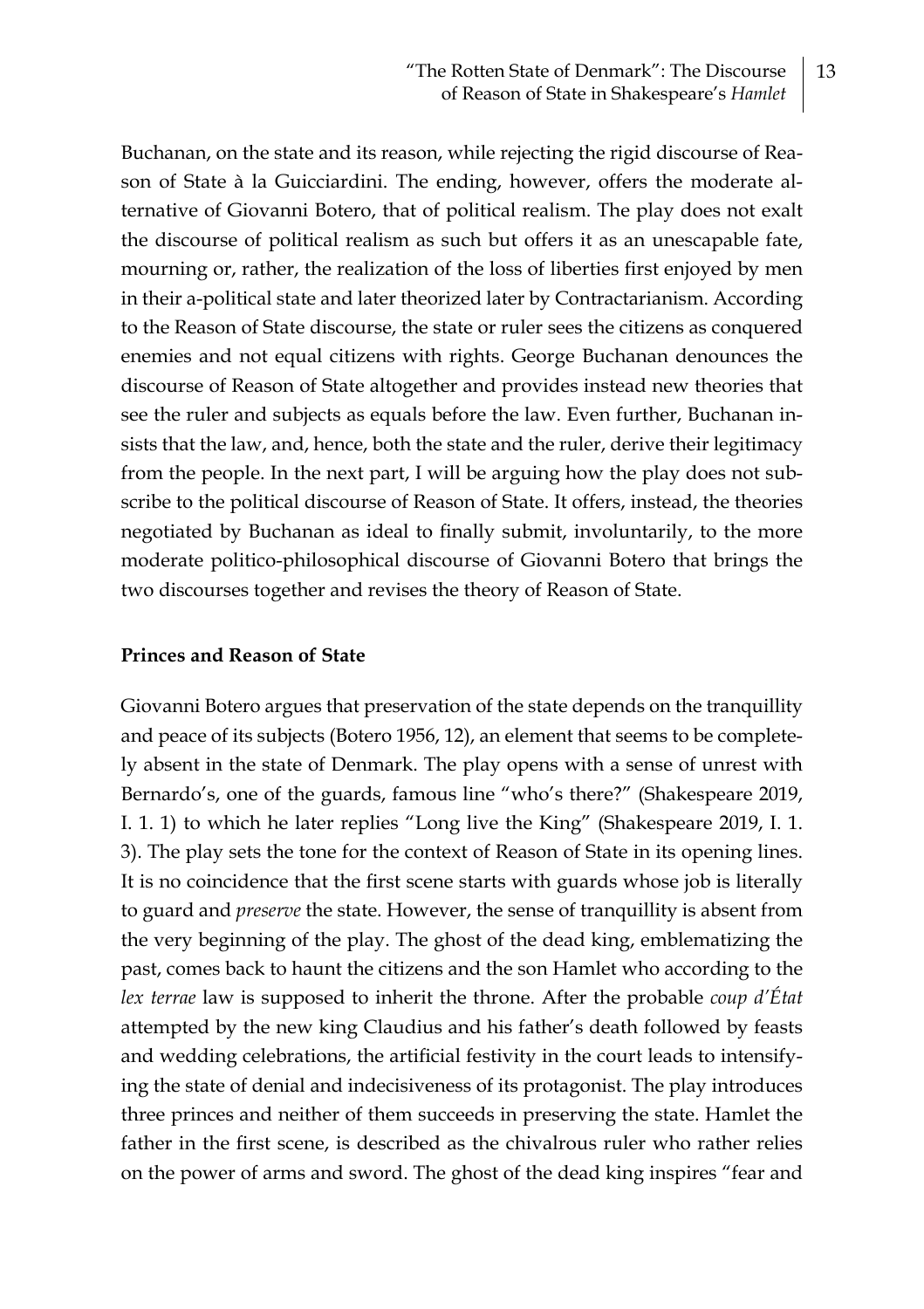wonder" (Shakespeare 2019, I. 1. 43) in a "fair and warlike form/ In which the majesty of buried Denmark/ Did sometimes march" (Shakespeare 2019, I. 1. 46- 48) and in "the very armour he had on/ When he the ambitious Norway combated" (Shakespeare 2019, I. 1. 59-60). From the way the buried king of Denmark is described, the contemporary audience can understand that he belonged to the older tradition of civil reason whereby the prince inspires admiration and love by his excellence. Botero remarks that

Wherein lies the difference between affection and admiration? Both are inspired by excellent qualities, but admiration demands supreme excellence… if this esteem is founded upon piety and religious feeling it is called reverence, if upon political and military ability it is called admiration. What inspires love more than justice does? (Botero 1956, 13)

King Hamlet seems to emblematise the older tradition of civil reason celebrated in, and seems to be gone with, the city republics that seek to preserve justice and equity and where subjects seem to be able to keep their individual liberties to some extent. Before the *coup d'État,* the state of Denmark under the rule of King Hamlet offered justice, liberty, and, therefore, tranquillity to its subjects. Claudius, the antithesis of his brother, is the perfect sixteenth-century ruler described in theories of Reason of State. He relies on diplomacy rather than on the power of arms and martial arts. Neither of the two princes succeed in keeping and preserving the state, be it legitimate or not.

Hamlet, on the other hand, shows an awareness of the stark contrast between the two kings and the transition that is taking place in contemporary politics, that is sixteenth- and seventeenth-century Europe. The hero of the play is always already delaying his revenge, producing philosophical abstractions, "words, words, words" (Shakespeare 2019, II. 2. 191), and brooding onstage making the play all the more problematic. Instead of being a mystery, Hamlet's delay can be viewed as a cynical rejection of the two political orders imposed on him as the future prince, who should take revenge and overthrow the tyrannical and illegitimate king in order to take his place. The old order of civil reason fails to ensure its perpetuity, while the new order proves to be inadequate and inacceptable. Hamlet's indecisiveness becomes all the more problematic with the illegitimate rule of Claudius.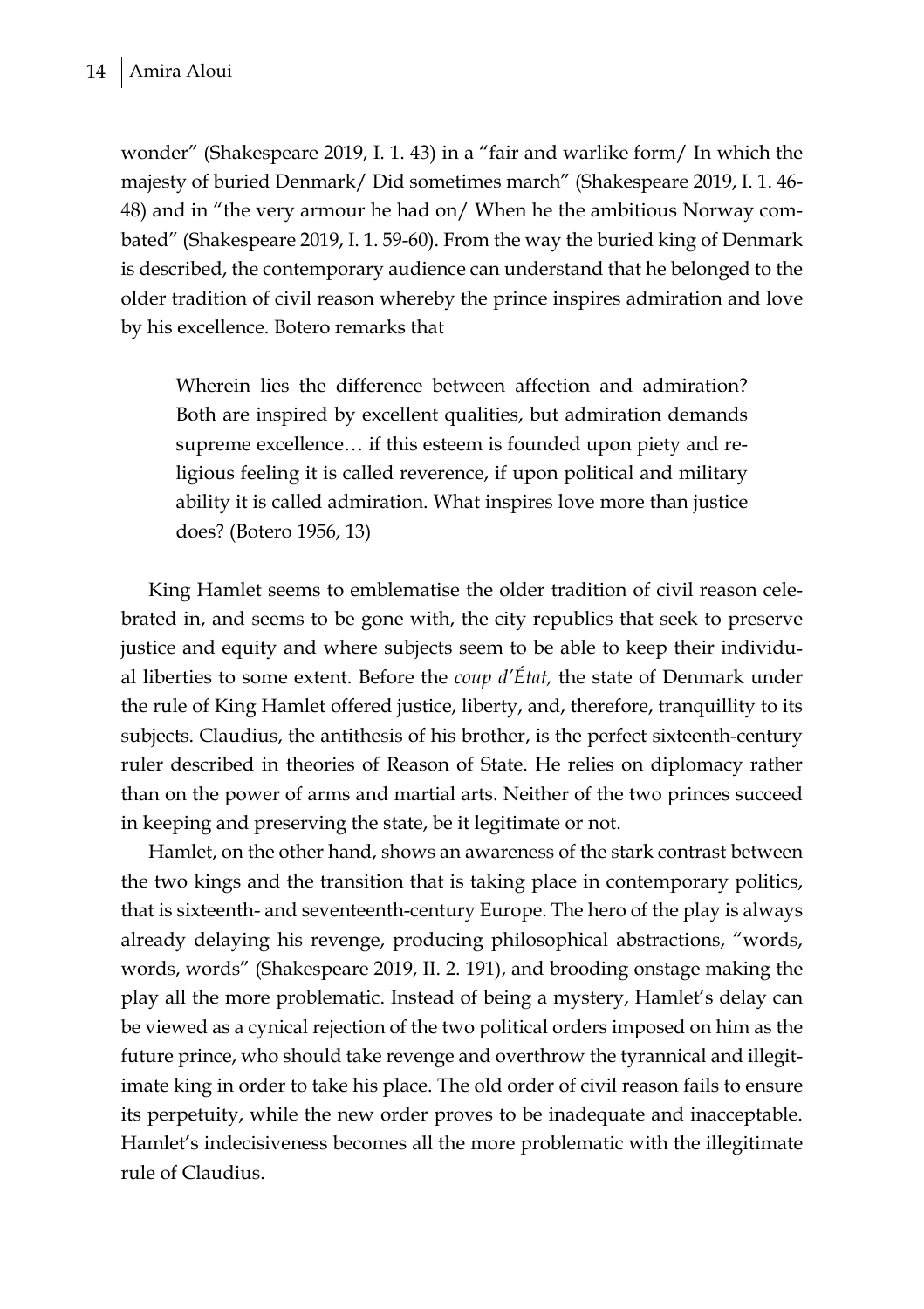In his description of the prince, Botero provides what the prince should not be. He starts with age, arguing that "vehement passions make young men unfit to govern; he who cannot rule himself will be unable to rule others" (Botero 1956, 23) making Hamlet unsuitable for rule all at once. Princes, argues Botero, should avoid delay at all costs: "When you have completed preparations for some undertaking, do not waste time before acting, for delay is likely to upset your plans. *Nocuit simper differ paratis*" (Botero 1956, 43-4). All the delay, minute study of plans, and all actions that the protagonist seems to be taking throughout the whole play, always end in failure. Hamlet, a scholar, is a man of words rather than swords. He fails to be like his father and rejects to be like his uncle. Even when he tried to "be cruel only to be kind" (Shakespeare 2019, 3. 4. 199), a clear articulation of Reason of State theory, he fails to overcome his indecisiveness. Instead, Hamlet keeps on articulating radical abstractions from contemporary political philosophy.

### **Hamlet's Political Philosophy: Mirror for Princes**

Hamlet's delay prevents him from taking any action throughout the whole play but, instead, makes him continue philosophizing. His political and philosophical reflections on the state can be seen as radical and almost anarchical as I will be showing in this part. Following Botero's advice to rulers to read history as it provides them with stories of tyrants, rulers, and their mistakes so as to avoid them, Hamlet decides to stage a play:

A far greater field of study is provided by the writings of those are already dead, for they cover the entire history of the world, in all its parts. History is the most pleasant theatre imaginable: for there a man learns for himself at the expense of others, there he can see shipwrecks without fear, war without danger, the customs and institutions of many nations with expense. There he learns the origins, means and ends, and the causes of the growth and downfall of empires, there he learns why some princes reign in tranquillity and others are burdened with many troubles, some flourish through the arts of peace. (Botero 1956, 37)

Hamlet stages a play to hold the mirror up to princes, thereby hinting at the political genre mirror-for-princes. The self-reflexive motif of the play-within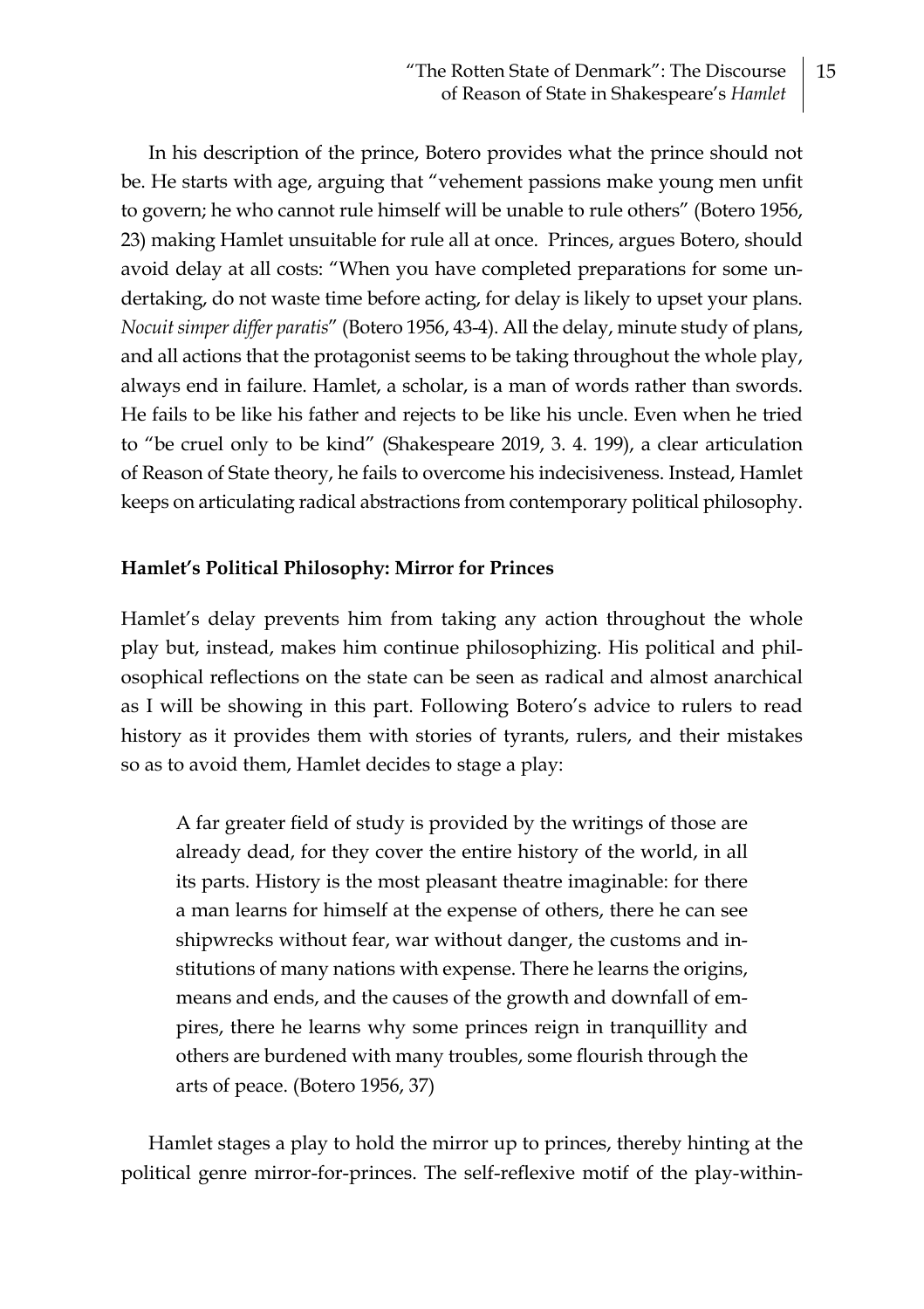play introduces the political subtext of early modern drama. Hamlet describes his play as the abstract and brief and chronicle of time (Shakespeare 2019, II. 2. 462-463) to which Claudius' conscience is unveiled. As Botero argues, there Hamlet learns of his uncle's deed, there he sees the means and ends and the downfall of an empire, the rotten state of Denmark.

Shakespeare's *Hamlet* categorizes theatre next to the mirror-for-princes genre and becomes part of what can be termed as a tragedy of the state<sup>2</sup>. As I have mentioned at the beginning of the paper, early modern dramas in general discuss Reason of State onstage and that, as Burke argues, it could scarcely be an exaggeration to claim that the true subject of these plays is Reason of State. Hamlet's delay seems to be so important in this regard. The main action<sup>3</sup> that takes place in the play is Hamlet not taking any action. Exploring his philosophical reflexions in the light of the contemporary political debates, however, is very relevant. *Hamlet* starts and ends on the same note. It is circular; it starts in *media res* and its ending resists closure; or rather ends where it starts. Hadfield describes the play as "a neatly circular work, with its end and its beginning" (Hadfield 2005, 7). The delay and inaction of Hamlet can be read otherwise in this regard. It can be seen as a resistance to the tyranny of politics that seems to impose itself. Hamlet becomes erased not only by his thoughts but by the new order. He resists yielding to the new political dogma and seems to voice the radicalism of other theorists who reject the notion of Reason of State altogether. After accidentally killing Polonius, Hamlet cynically addresses Claudius by saying that Polonius is at supper:

A certain convocation of politic worms are e'en at him. Your worm is your only emperor for diet. We fat all creatures else to fat us, and we fat ourselves for maggots. Your fat king and your lean beggar is but variable service—two dishes, but one table. That's the end. . . . A man may fish with the worm that hath eat of a king, and eat of the fish that hath fed of the worm. . . . how a king may go a progress through the guts of a beggar. (Shakespeare 2019, IV. 3. 19-31)

<sup>2</sup> Lever argues that "[s]tate for the Jacobean dramatists was not the embodiment of a sacrosanct, God-ordained authority. Nor was it merely the instrument of this or that ruling class. Though entrenched in a system of privilege and oppression, it was recognized as an autonomous, self-perpetuating entity, with its own breed of agents and informers" (Lever 1971, xx).

<sup>3</sup> For an understanding of in/action in Hamlet in economic terms, see Halpern 2017.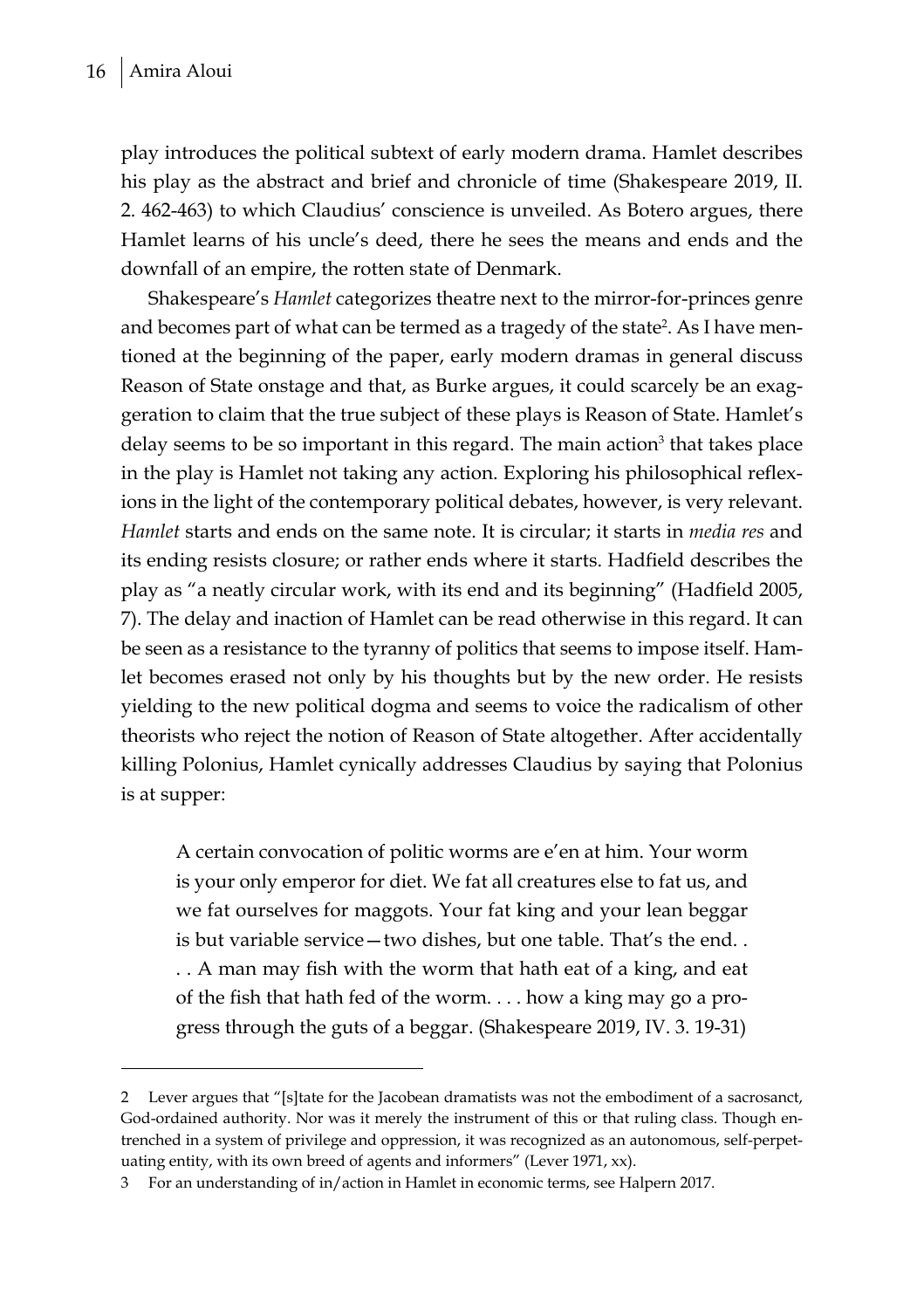The royal assembly and progress become a convocation of politic worms. Hamlet's philosophical answer totally undermines the Reason of State philosophical discourse. Hamlet becomes the observer. He notices the tyranny of his times and chooses not to be part of it; neither by obeying a tyrant<sup>4</sup> nor by becoming a ruler. By showing how a king may go a progress through the guts of a beggar, Hamlet concludes how the king is not above his subjects. It would be interesting, in this regard, to pose the question whether Hamlet is simply reflecting on political and philosophical theories in general or going further by alluding to tyrannicide. In both cases, his reflections reverberate with George Buchanan's theory of the *avant la lettre* social contract that places the ruler and 'subjects' on an equal footing. In his *De Jure Regni Apud Scotos*, Buchanan talks about "the mutual rights of our kings and their subjects," sketches his political theories about the limits of monarchy, and advances his theory of popular sovereignty. In Buchanan's philosophy, "the mutual quarrels of the people had introduced the necessity of creating kings, so the injuries done by kings to their subjects occasioned the desire for laws" (Buchanan 2016, 19) which contrary to Reason of State, make the king the servant of the people rather than their master. The king is not above the law but is subject to the law, that derives its legitimacy from the people: "The king was created for the maintenance of civil society… it was their duty to administer justice to every man according to the direction of the law." He adds:

M.—By considering that a king is not intended for restraining the law, but the law for restraining the king; and it is from the law that a king derives his quality of royalty; since without it he would be a tyrant.

B.—The law then is paramount to the king, and serves to direct and moderate his passions and actions.

M.—That is a concession already made.

B.—Is not then the voice of the people and of the law the same?

M.—The same.

B.—Which is the more powerful, the people or the law?

M.—The whole people, I imagine. (Buchanan 2016, 67)

<sup>4</sup> "Whenever a country falls into the bands of a tyrant, I think it is the duty of good citizens to try to cooperate with him and to use their influence to do good and avoid evil. Certainly it is in the interests of the city to have good men in positions of authority at all times" (Guicciardini 1965, 98).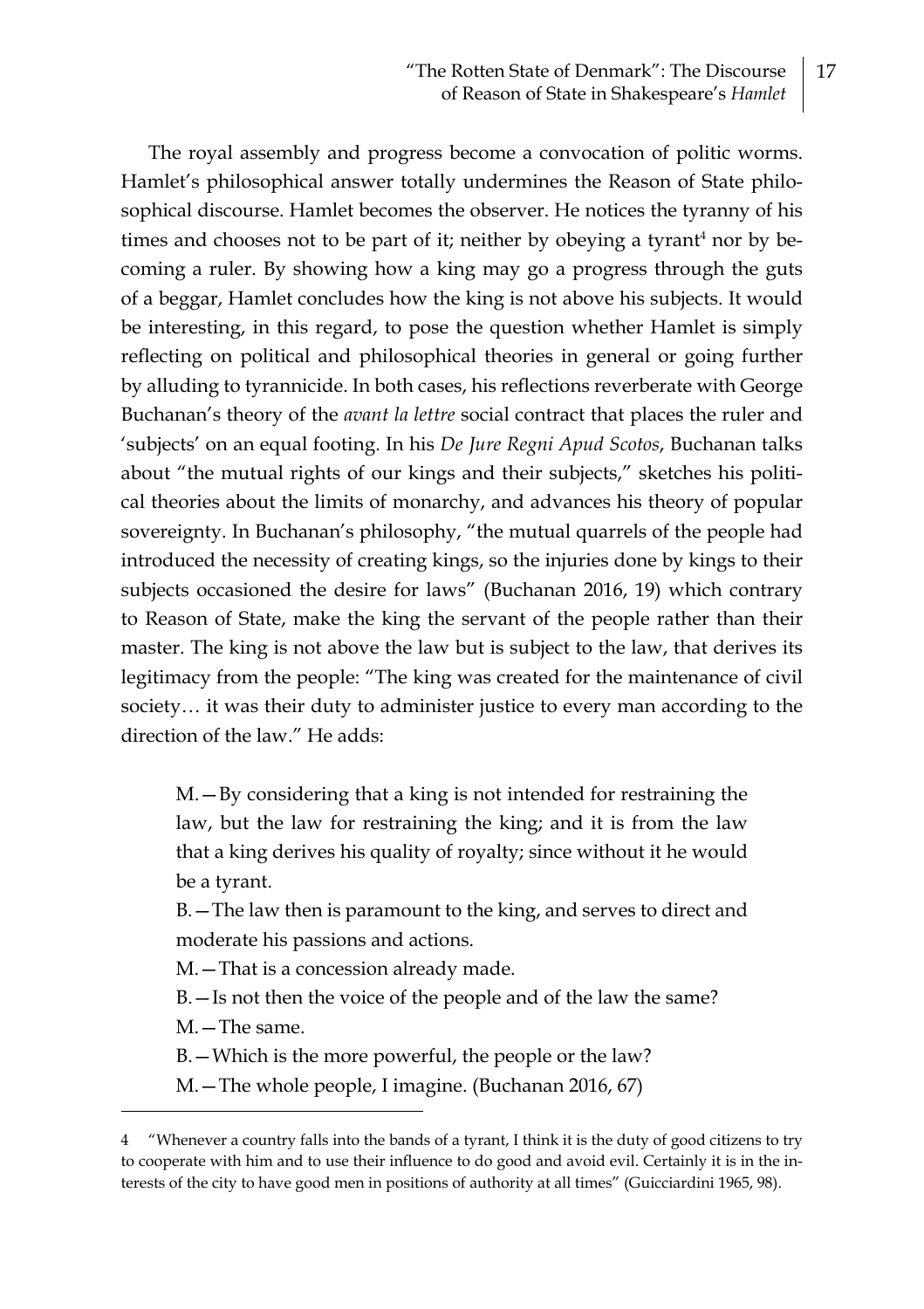Buchanan's espousal of the radical political theory of popular sovereignty seems to be accepted and appropriated by Hamlet, and, hence his delay. His inaction does not derive from his inability to act *per se.* It can be seen as a resistance to the immorality of Reason of State and the new contemporary political discourse that seems to infiltrate the court and undermine the traditional discourse of civil reason. The play, therefore, ends with a foreign invasion by Fortinbras, the perfect prince in Botero's theory of Reason of State. He is valiant, excellent in martial arts, and hence, the play on words "fort in bras,"5 and scholar, who, unlike Hamlet, is neither speculative, nor melancholic. Fortinbras is not introduced as the tyrant of Reason of State theory. The play, hence, ends with the triumph of Giovanni Botero's political realism that becomes the unescapable alternative—the perpetuity of the state. However, it would be an exaggeration to claim that the play subscribes to the political realism of Reason of State and Giovanni Botero. The play "ends" openly on a pessimistic tone, or at least a tone of undecidability—like that of its protagonist. Its circularity resists a final closure. The political transition is unfinished business and so is the play.

# **Works Cited:**

- Botero, Giovanni. 1956. *The Reason of State and The Greatness of Cities.* Translated by P. J. and D.P. Waley and Robert Peterson. London: Routledge & Kegan Paul.
- Buchanan, George. 2016. *De Jure Regni Apud Scotos; A Dialogue Concerning the Rights of the Crown in Scotland*. Translated by Robert Macfarlan. Colorado: Portage Publications.
- Burke, Peter. 2008. "Tacitism, Scepticism, and Reason of State." In *The Cambridge History of Political Thought 1450-1700*, edited by J. H. Burns and Mark Goldie, 477-498. Cambridge: Cambridge University Press.
- Guicciardini, Francesco. 1965. *The Maxims of Francesco Guicciardini*. Translated by Emma Martin. New York: Forgotten Books.
- Hadfield, Andrew. 2005. *Shakespeare and Republicanism.* Cambridge: Cambridge University Press.
- Halpern, Richard. 2017. *Eclipse of Action: Tragedy and Political Economy.* Chicago and London: The University of Chicago Press.

<sup>5</sup> French for strong in arms